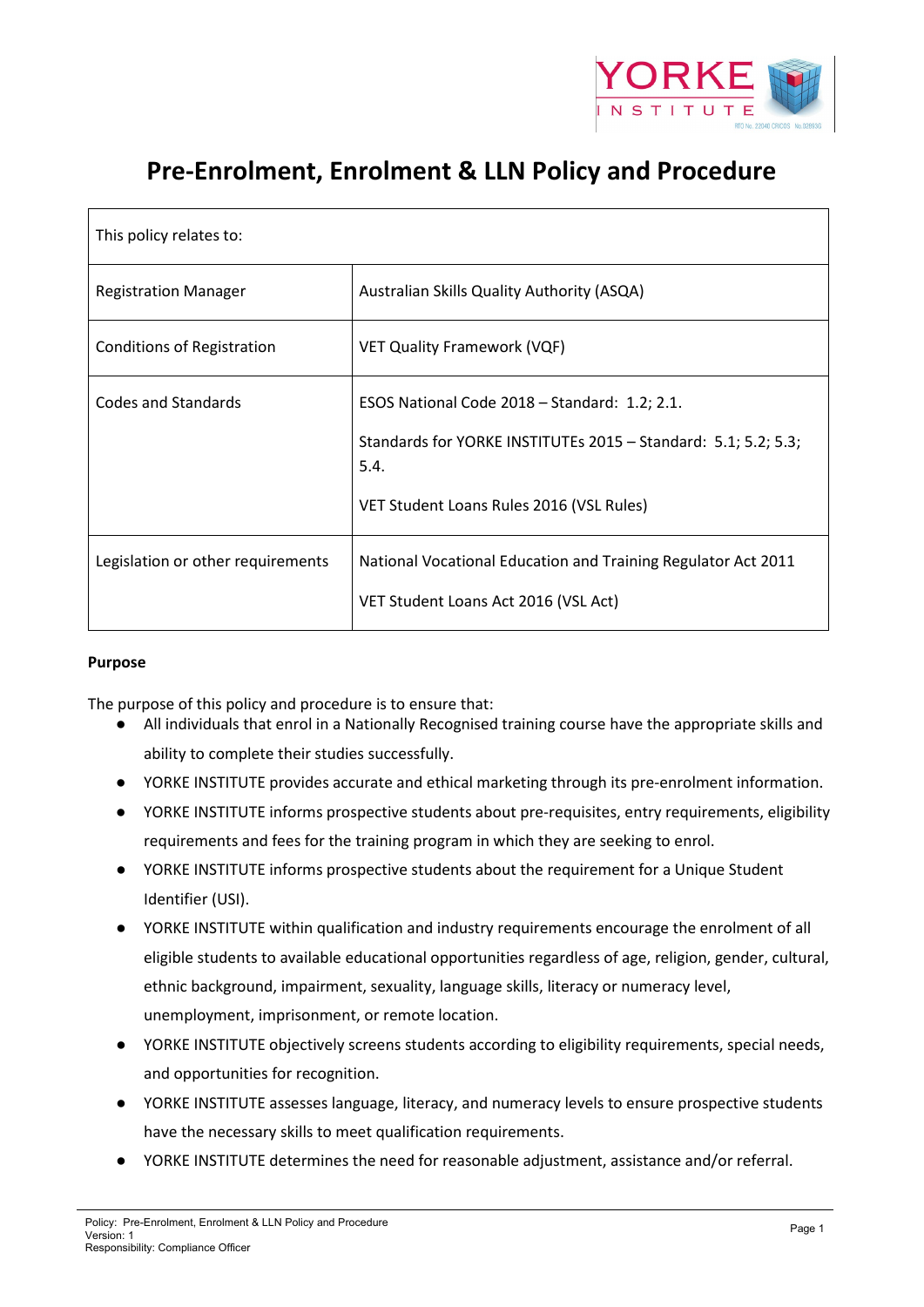- YORKE INSTITUTE informs students about alternate pathways to training (e.g., direct credit transfer/recognition).
- YORKE INSTITUTE's enrolment and induction process enable students to make informed decisions about their training and assessment requirements and the suitability and appropriateness of the qualification for that individual
- Students enter a training pathway that is suitable and free from discriminatory barriers.

## **Objectives**

The objective of this Policy and Procedure for YORKE INSTITUTE is to ensure that:

- YORKE INSTITUTE personnel know about their responsibilities and obligations to providing preenrolment Information to students
- YORKE INSTITUTE has suitable and appropriate mechanisms in place to provide pre-enrolment Information to students to comply with Standards for Registered Training Organisations, 2015
- YORKE INSTITUTE has a policy framework for providing pre-enrolment Information to students

## **Scope**

This policy and procedure apply to all prospective students, all staff and other YORKE INSTITUTE stakeholders.

#### **General Processes**

## **1. Enquiry –**

The following guidelines are applied when engaging with an enquiring person:

- Appropriate training solutions are discussed and where relevant possible program/courses identified. If a person requires a training program, not on the YORKE INSTITUTE's scope of registration, they are referred to alternate organisations/websites, for example, www.training.gov.au for more information.
- Course information outlining the training program eligibility criterion, pre-requisite requirements, content, duration, location, delivery style and fees is provided and where required explained.
	- This includes providing information about any government-funded subsidy or other financial support arrangements associated with the YORKE INSTITUTE's provision of training and assessment, as applicable.

Prospective students are provided with pre-enrolment information directed to the YORKE INSTITUTE website and if a course information session is set up by their Compliance Manager or an officer appointed by the Compliance Manager /Administration, then YORKE INSTITUTE staff will provide the potential student with information and assistance on how to book into a session.

## **VET Student loan approved course information must publish on website:**

Note: All the following information and documents must be accessible without provision of login information, including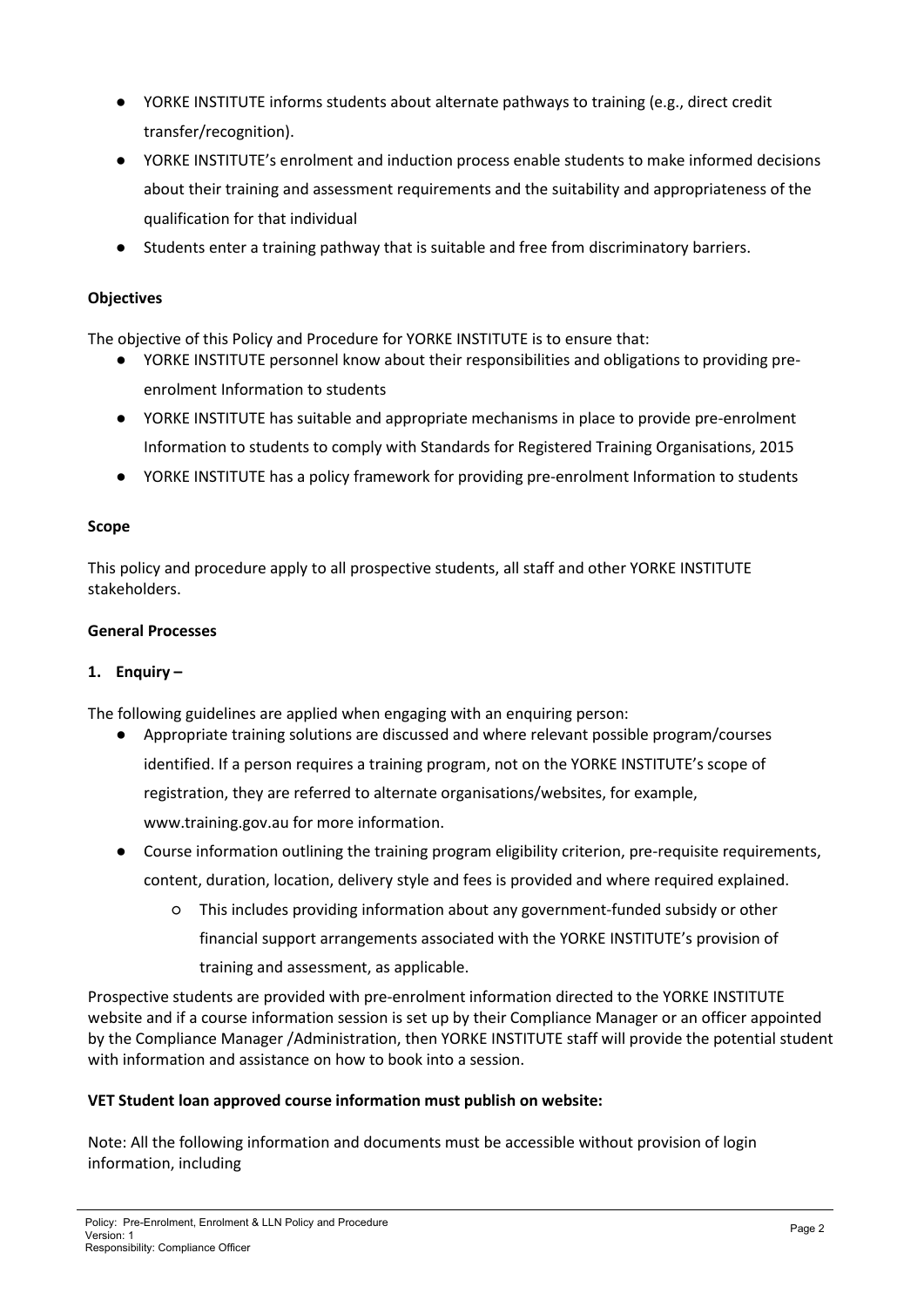- Tuition fees for the course and units (course fees must also be published on the MySkills website)
- Census days
- A statement of tuition assurance
- Tuition protection processes
- Student entry processes (including the approved LLN tool you are using)
- Course enrolment processes (including equal and fair treatment of students seeking to enrol)
- Student grievance procedures
- Student re-credit procedures
- Student review procedures
- Withdrawal processes and procedures
- Information handling procedures

VET Student Loans: Yorke Institute shall ensure students are provided with access to clear information prior to enrolment as included in the [VET Student Loans Rules 2016](https://www.legislation.gov.au/Details/F2017C00963) (Subdivision C, rule 140-143: Marketing Requirements), the VET Student Loans Manual for Providers and Yorke Institute VET Student Loan Process and Procedure.

## **Overseas student**

Prior to accepting an overseas student for enrolment in a course, the YORKE INSTITUTE must make the following information, in plain English, available to the prospective student or current student on:

- the requirements for an overseas student's acceptance into a course, including the minimum level of English language proficiency, educational qualifications or work experience required, and course credit if applicable
- the CRICOS course code, course content, modes of study for the course including compulsory online and/or work-based training, placements, other community-based learning and collaborative research training arrangements, and assessment methods
- course duration and holiday breaks
- the course qualification, award, or other outcomes
- campus locations and facilities, equipment and learning resources available
- the details of any arrangements with another provider, person or business who will provide the course or part of the course
- indicative tuition and non-tuition fees, including advice on the potential for changes to fees over the duration of a course, and the YORKE INSTITUTE's cancellation and refund policies
- the grounds on which the overseas student's enrolment may be deferred, suspended, or cancelled
- the ESOS framework, including official Australian Government material or links to this material online
- the policy the YORKE INSTITUTE has in place for approving the accommodation, support, and general welfare arrangements for younger overseas students
- accommodation options and indicative costs of living in Australia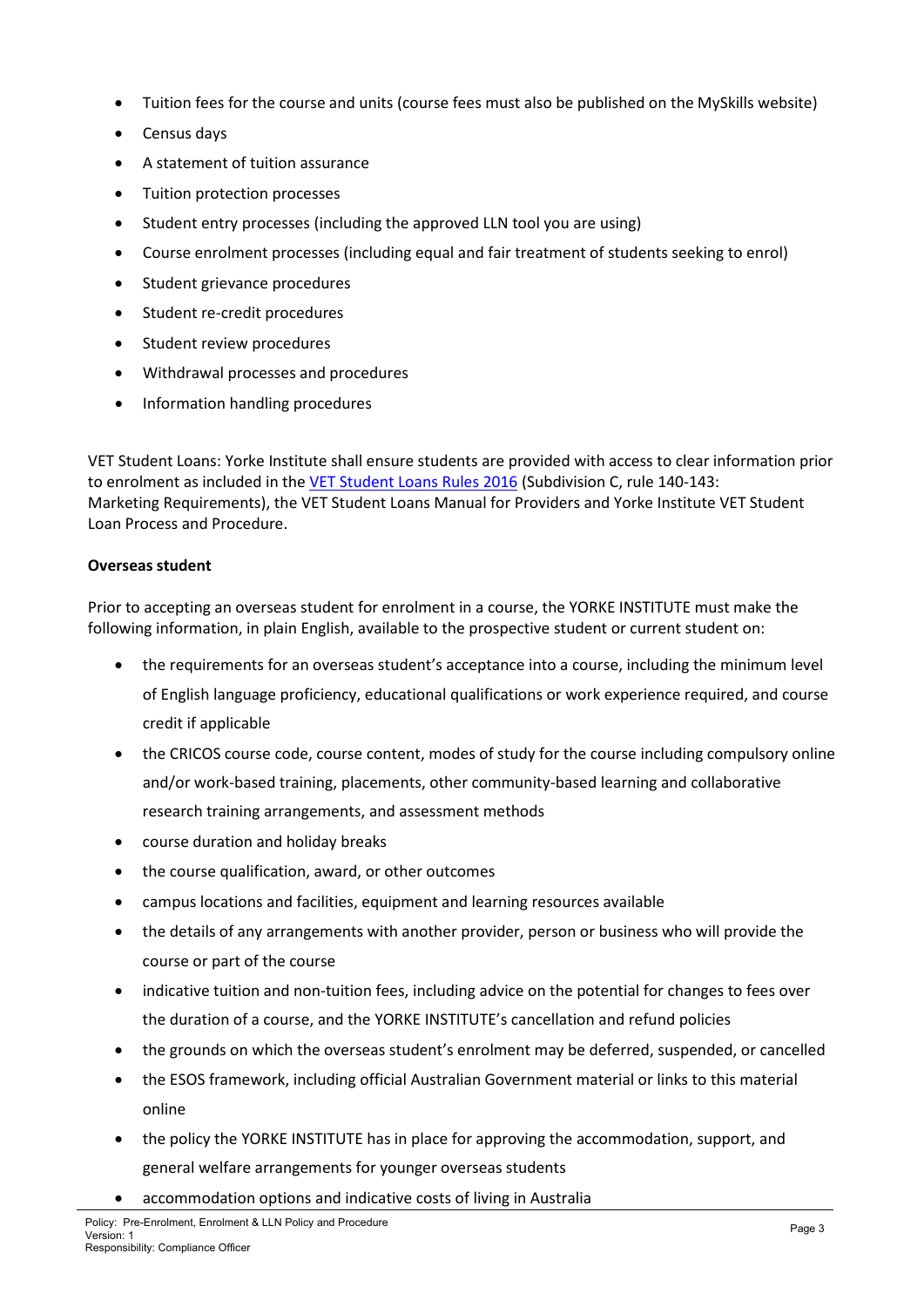YORKE INSTITUTE distinguishes between nationally recognised training and assessment leading to the issuance of AQF certification documentation from any other training or assessments delivered by the YORKE INSTITUTE.

## **2. Provision of pre-enrolment information –**

Potential students may be invited to attend a scheduled group information session and meet with Compliance Manager, or an officer appointed by the Compliance Manager / Administration. Alternatively, potential students may have a one-to-one session with a Compliance Manager, or an officer appointed by the Compliance Manager/Administration before deciding to enrol in a training program.

Key information explained at this session may include.

- **Eligibility criterion**
- The currency of the training product
- Delivery mode, duration, and location of the training product
- Course pre-requisites
- Entry and admission requirements including LLN assessments
- Unique Student Identifier
- Anticipated course duration
- Training and assessment requirements
- Course availability and delivery details
- Opportunities for recognition of prior learning (RPL) and credit transfer
- **Fees**
- Census date
- Withdrawal process
- Tuttion assurance information
- Student support policy
- Student's rights and obligations
- **Refunds**
- Complaints and Appeals

All published course information contains eligibility criterion and course prerequisite requirements and must also include: (Refer Standard 5 – Clauses 5.1, 5.2 and 5.3)

- the code, title, and currency of the training product to which the student is to be enrolled, as published on the National Register
- the training and assessment, and related educational and support services that YORKE INSTITUTE will provide to the students including the:
	- estimated duration
	- expected locations where training and assessment will be provided
	- expected modes of delivery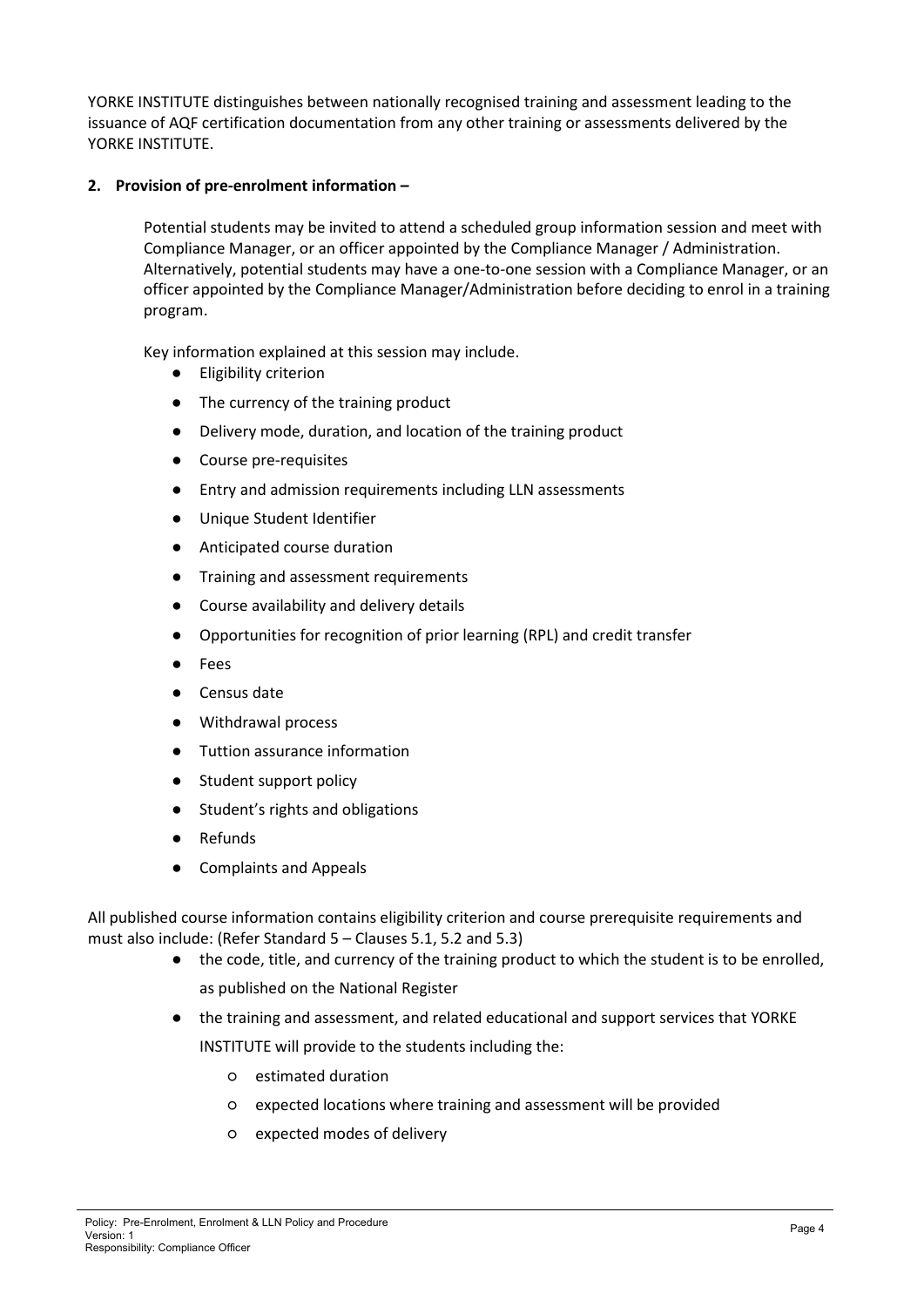- name and contact details of any third party that will provide training and/or assessment, and related educational and support services to the student on YORKE INSTITUTE's behalf, and
- any work placement arrangements.
- the student's obligations:
	- any requirements that YORKE INSTITUTE requires the student to meet to enter and successfully complete their chosen training product, and
	- any materials and equipment that the student must provide.
- Information on the implications for the student of government training entitlements and subsidy arrangements in relation to the delivery of the services.

The following is provided in the Student Handbook:

- the YORKE INSTITUTE's obligations to the student, including the responsibility for the quality of the training and assessment in compliance with these Standards, and for the issuance of the AQF certification documentation using the NRT logo in accordance with the conditions of use specified in Schedule 4.
- the student's rights, including:
	- details of YORKE INSTITUTE's complaints and appeals process
- the provider must clearly outline and inform the student, prior to commencing the course of the requirements to achieve satisfactory course progress and, where applicable, attendance in each study period.

The following is to be provided in the Student Agreement:

○ If YORKE INSTITUTE, or a third-party delivering training and assessment or recruiting on its behalf, closes or ceases to deliver any part of the training product that the student is enrolled in.

YORKE INSTITUTE personnel are advised to refer to Clause 5.3 of the Standards for the requirements of what fee information must be provided to a student. YORKE INSTITUTE must include this information for each course In the Course Outline and Student Agreement.

YORKE INSTITUTE does not guarantee that the learner will successfully complete a training product on its scope of registration, or a training product can be completed in a way that does not meet the requirements, or that the learner will obtain a particular employment outcome where this is beyond the control of YORKE INSTITUTE.

## **3. Advertising Materials –**

Refer to the Marketing Information Checklist to ensure that information included in an advertisement is compliant with the Standards.

- Ensure advertising materials are approved by the CEO.
- Keep a register of approved advertisements on the Advertising Register.
- Advertisements made by third parties must also be approved and recorded on the register.
- Keep a copy of all advertising materials.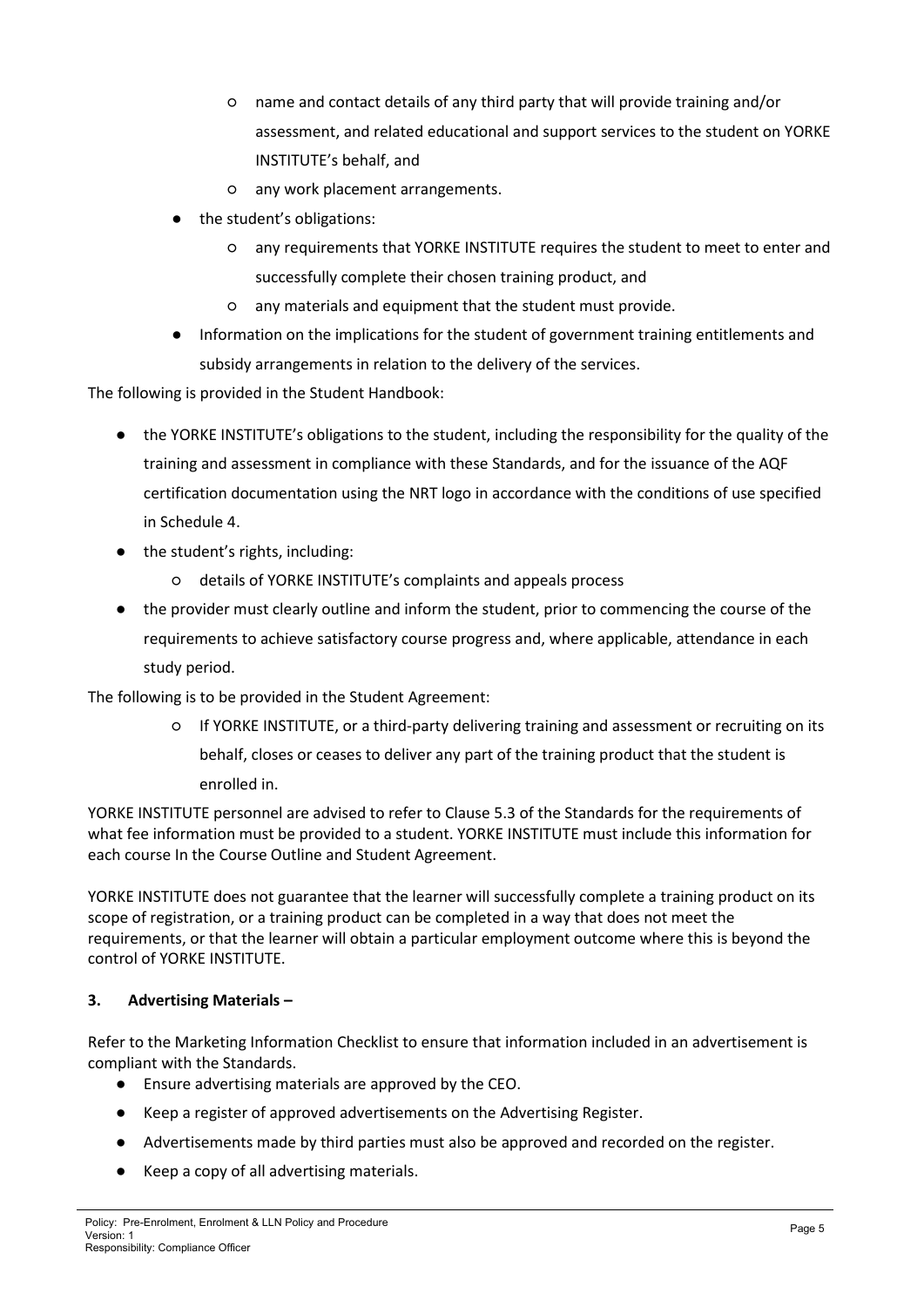## **4. Permissions –**

Only refer to an external person/organisation's marketing material if consent has been obtained from that party which holds the material.

- Gain and record permissions for use of testimonials and images.
- If testimonials and/or images or other works of an individual are to be used in marketing material, gain their permission using the Marketing Permission Form.
- Record the details of the permission on the Permissions Register.
- Keep a copy of the signed Permission Form in the relevant student file as well as a copy in the marketing folder.
- When a student's image or work is used, record this on the permissions register

| Sr.No. | <b>Procedure Steps</b>                                                                                                                                                                                                                                                                                                                                                                                                                                                                                                                                                                                                                                                                                                                                                                                                                                                 | <b>Responsibility</b>                                                                          | <b>Reference</b>                                                               |
|--------|------------------------------------------------------------------------------------------------------------------------------------------------------------------------------------------------------------------------------------------------------------------------------------------------------------------------------------------------------------------------------------------------------------------------------------------------------------------------------------------------------------------------------------------------------------------------------------------------------------------------------------------------------------------------------------------------------------------------------------------------------------------------------------------------------------------------------------------------------------------------|------------------------------------------------------------------------------------------------|--------------------------------------------------------------------------------|
| 1)     | The potential student is provided with the latest<br>course information which outlines:<br>Qualification description<br>$\bullet$<br>Pre-requisites<br>$\bullet$<br>Pathway<br>$\bullet$<br>Core/elective units (including<br>$\bullet$<br>nominal/volume hours)<br>Job outcomes<br>$\bullet$<br>Entry requirements including LLN<br>$\bullet$<br>assessment<br>Duration<br>$\bullet$<br>Delivery modes<br>$\bullet$<br>Assessment methods<br>$\bullet$<br>Work placement requirements (if<br>$\bullet$<br>relevant)<br>Fees<br>$\bullet$<br>Census date (VSL Student)<br>$\bullet$<br>Refunds<br>$\bullet$<br><b>Student Support</b><br>$\bullet$<br>Compliant and appeal<br>They are directed to YORKE INSTITUTE website<br>for fee information. If a potential student<br>doesn't have access to the internet, the<br>Compliance Manager or an officer appointed by | Compliance Manager or an<br>officer appointed by the<br>Compliance Manager /<br>Administration | Pre-training<br>review form<br>and process<br><b>LLN</b><br>assessment<br>tool |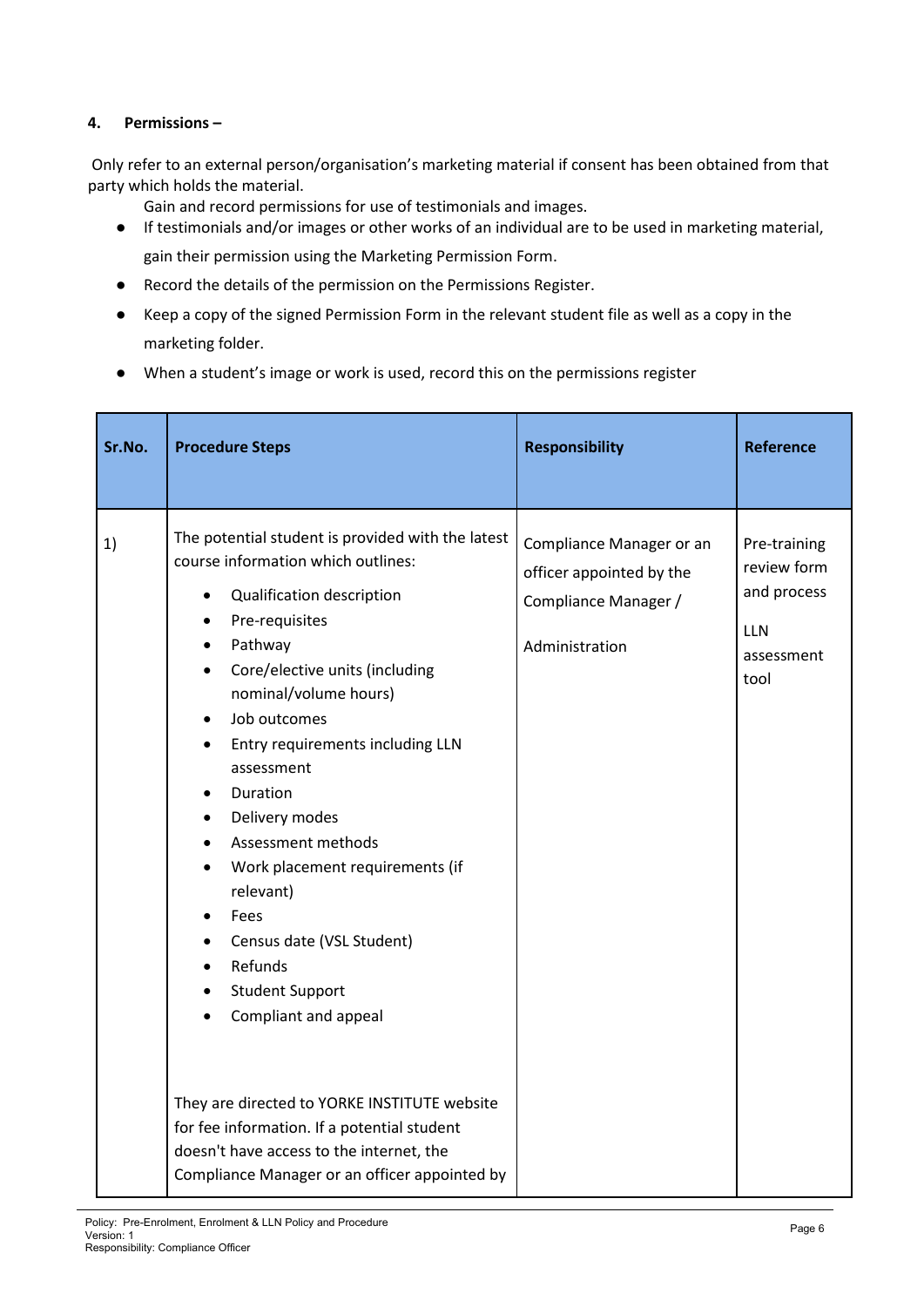|     | the Compliance Manager /administration will<br>provide the access to the internet to ensure<br>access to the fee information on the YORKE<br><b>INSTITUTE</b> website.                                                                                                                                                                                                                                                                                                                                                                                                                            |                                                                                                                       |                                                      |
|-----|---------------------------------------------------------------------------------------------------------------------------------------------------------------------------------------------------------------------------------------------------------------------------------------------------------------------------------------------------------------------------------------------------------------------------------------------------------------------------------------------------------------------------------------------------------------------------------------------------|-----------------------------------------------------------------------------------------------------------------------|------------------------------------------------------|
| (2) | All prospective students:<br>Prospective students are given the Information<br>for Prospective Students which outlines the<br>roles and the responsibilities of the students,<br>employer (if applicable) and as well as YORKE<br>INSTITUTE policies and procedures.<br>Information such as tuition fees, CT and RPL,                                                                                                                                                                                                                                                                             | Compliance Manager or an<br>officer appointed by the<br><b>Compliance Manager</b><br>/Administration                  | Information<br>for<br>Prospective<br><b>Students</b> |
|     | refund, complaints, appeals and other relevant<br>information. The potential student may also be<br>required to submit evidence of WWCC, Police<br>Check, Pre-requisites if applicable.                                                                                                                                                                                                                                                                                                                                                                                                           |                                                                                                                       |                                                      |
| (3) | The Compliance Manager or an officer<br>appointed by the Compliance Manager / YORKE<br>INSTITUTE representative conducts a pre-<br>training review with the potential student<br>The Pre-Training review form is completed.<br>If the qualification, which the potential student<br>is interested in, has pre-requisite requirements,<br>the Compliance Manager or an officer<br>appointed by the Compliance Manager /YORKE<br>INSTITUTE representative must discuss with the<br>potential student the relevant requirements<br>and record this discussion in the pre-enrolment<br>documentation. | Compliance Manager or an<br>officer appointed by the<br>Compliance Manager / YORKE<br><b>INSTITUTE representative</b> | Pre-Training<br>Review                               |
| (4) | Compliance Manager or an officer appointed by<br>the Compliance Managers are updated on a<br>regular basis in line with the ongoing changes to<br>the State and Commonwealth eligibility criteria.                                                                                                                                                                                                                                                                                                                                                                                                | <b>Compliance Manager</b>                                                                                             |                                                      |
| (5) | Management Team are responsible for ensuring<br>the information provided in the Student<br>Handbook is up to date. The Compliance                                                                                                                                                                                                                                                                                                                                                                                                                                                                 | <b>Management Team</b>                                                                                                | Student<br>Handbook                                  |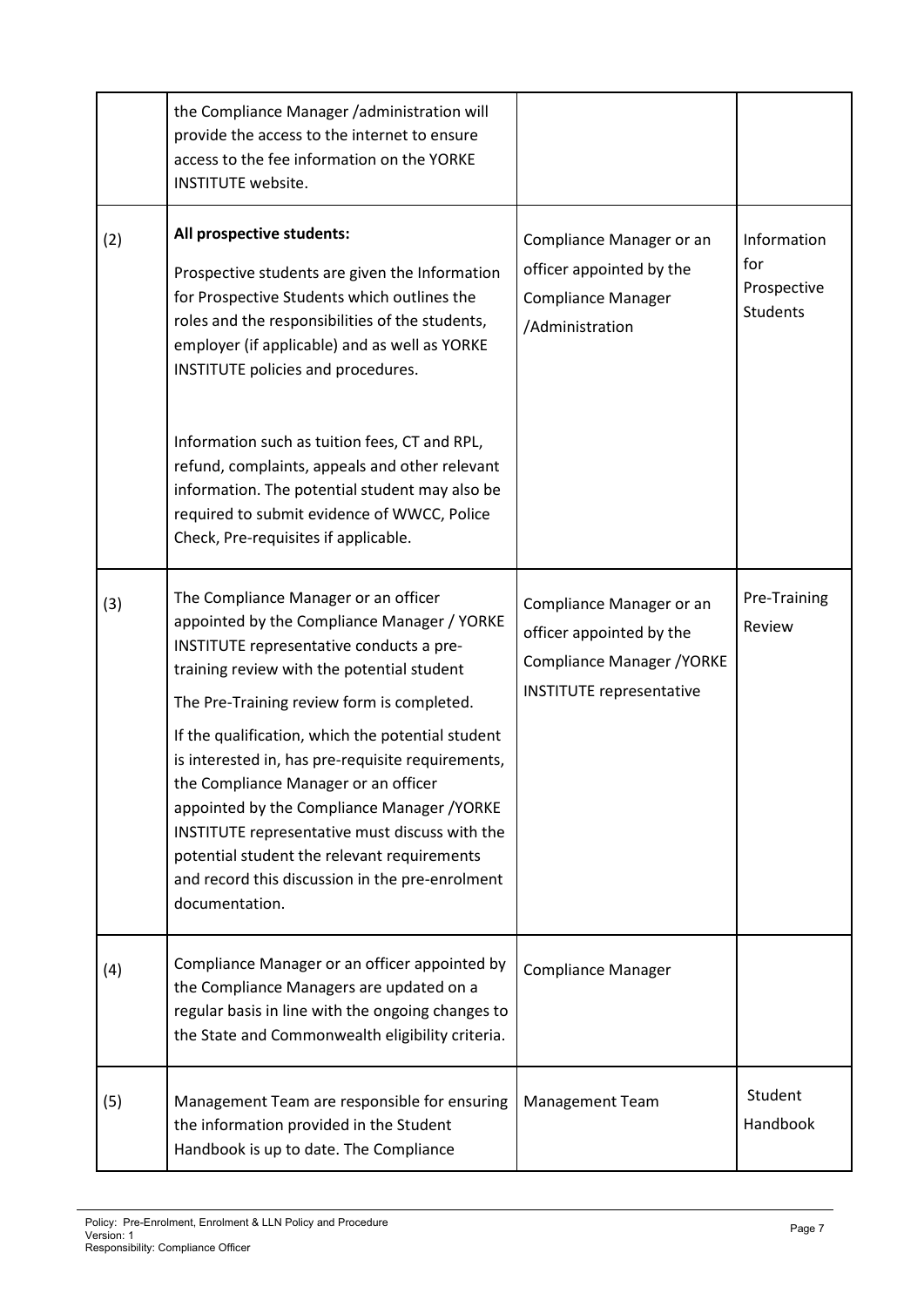|     | Manager provides latest industry information<br>for reference.                                                                                                                                                                                                                                                                                                                                                                                                                                                                                                                                                                                                                                                                                                                                                                                                                                                                                                                                                                                                                                                                                                                                             |                                                                                                                   |                                                                                           |
|-----|------------------------------------------------------------------------------------------------------------------------------------------------------------------------------------------------------------------------------------------------------------------------------------------------------------------------------------------------------------------------------------------------------------------------------------------------------------------------------------------------------------------------------------------------------------------------------------------------------------------------------------------------------------------------------------------------------------------------------------------------------------------------------------------------------------------------------------------------------------------------------------------------------------------------------------------------------------------------------------------------------------------------------------------------------------------------------------------------------------------------------------------------------------------------------------------------------------|-------------------------------------------------------------------------------------------------------------------|-------------------------------------------------------------------------------------------|
| (6) | Language, Literacy and Numeracy (LLN) Test<br>When potential students have had sufficient<br>time to review the Student Handbook and have<br>agreed to the terms and conditions, they are<br>provided with the appropriate LLN and<br>Enrolment forms to complete.<br>Potential students are to be advised of all fees<br>and charges. Refer to Policy and Procedure:<br>Fees and Charges.<br>Applicable to VSL students:<br>VSL student must successfully complete<br>approved LLN assessment tool (LLN<br>Robot) and achieve at or above exit<br>level 3 in ACSF (Australian Core Skills<br>Framework) if they are unable to<br>provide following evidence.<br>copy of a Senior Secondary<br>$\circ$<br>Certificate of Education<br>awarded to the student by an<br>agency or authority of a state or<br>territory for the student's<br>completion of year 12.<br>Copy of AQF Level 4 or Above in<br>$\circ$<br>AQF level in Australia.<br>A letter or certificate issued by<br>$\circ$<br>a federal, state or territory<br>government agency which<br>assesses overseas qualifications<br>at AQF level 4 or above<br>Refer VSL Manual for provider (section 4.8.3)<br>document for further information. | Compliance Manager or an<br>officer appointed by the<br>Compliance Manager /<br>YORKE INSTITUTE<br>representative | <b>LLN</b><br>Enrolment<br>forms<br>Fees and<br><b>Charges Policy</b><br>and<br>Procedure |
|     | Yorke Institute is using LLN Robot assessment<br>tool developed by The Learning Resources<br>Group for the VSL students.                                                                                                                                                                                                                                                                                                                                                                                                                                                                                                                                                                                                                                                                                                                                                                                                                                                                                                                                                                                                                                                                                   |                                                                                                                   |                                                                                           |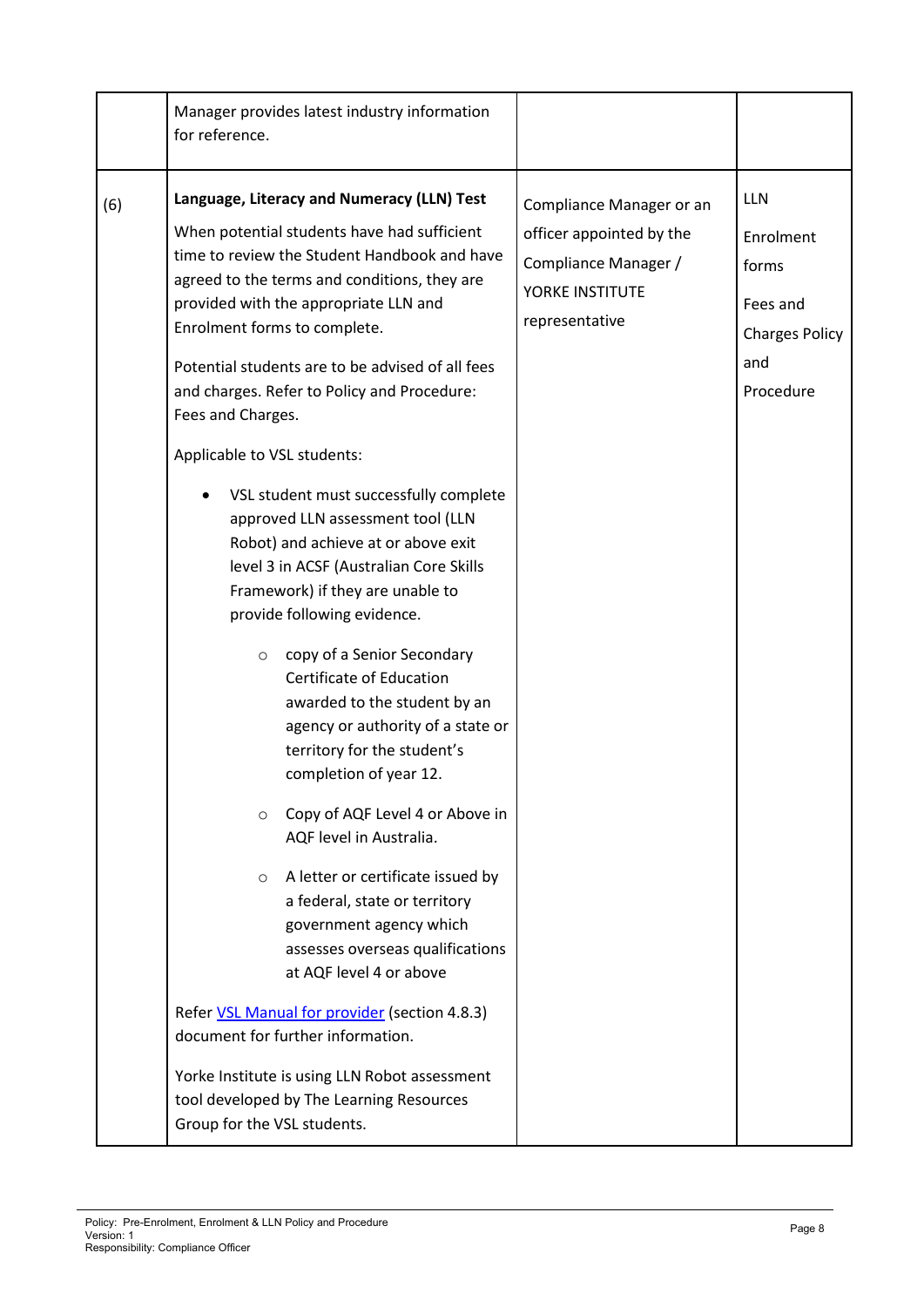|     | LLN assessment tool link will be provided to the<br>student to their nominated email by RTO<br>administration.<br>Yorke Institute Administration officer in<br>conjunction with trainers and assessors is<br>responsible for assessing the LLN tests<br>submitted by applicants.<br>Compliance manager will formulate support<br>strategy as required form the LLN assessment<br>outcome.<br>LLN assessment outcome will be provided to<br>the students within five working days after<br>completion of the LLN assessment.<br>If an applicant does not satisfy the entry<br>requirements or Admission Criteria, they will be<br>notified via email or a letter stating the reason<br>for the rejection of their application. This<br>communication will be recorded in student<br>profile along with the application form<br>All the LLN result information can be provided<br>to the secretary or other relevant government<br>bodies in the requested form, manner and time<br>requested.<br>LLN Robot assessment tools have developed<br>and mapped according to the Australian Core<br>Skills Framework (ACSF) and also approved by<br>the department.<br>LLN Robot assessment is valid for 12 months<br>and student need to re-do the assessment after<br>the given timeframe.<br>Compliance manager will make sure that LLN<br>assessment process is followed according to the |                                                       |                          |
|-----|---------------------------------------------------------------------------------------------------------------------------------------------------------------------------------------------------------------------------------------------------------------------------------------------------------------------------------------------------------------------------------------------------------------------------------------------------------------------------------------------------------------------------------------------------------------------------------------------------------------------------------------------------------------------------------------------------------------------------------------------------------------------------------------------------------------------------------------------------------------------------------------------------------------------------------------------------------------------------------------------------------------------------------------------------------------------------------------------------------------------------------------------------------------------------------------------------------------------------------------------------------------------------------------------------------------------------------------------------------------------------------------|-------------------------------------------------------|--------------------------|
|     | procedure and also maintain the honesty and<br>integrity of the process.                                                                                                                                                                                                                                                                                                                                                                                                                                                                                                                                                                                                                                                                                                                                                                                                                                                                                                                                                                                                                                                                                                                                                                                                                                                                                                              |                                                       |                          |
| (7) | The potential student completes the LLN<br>Assessment as required.<br>Yorke Institute Administration officer in<br>conjunction with trainers and assessors is                                                                                                                                                                                                                                                                                                                                                                                                                                                                                                                                                                                                                                                                                                                                                                                                                                                                                                                                                                                                                                                                                                                                                                                                                         | Trainer and assessor<br><b>Administration Officer</b> | <b>LLN</b><br>Assessment |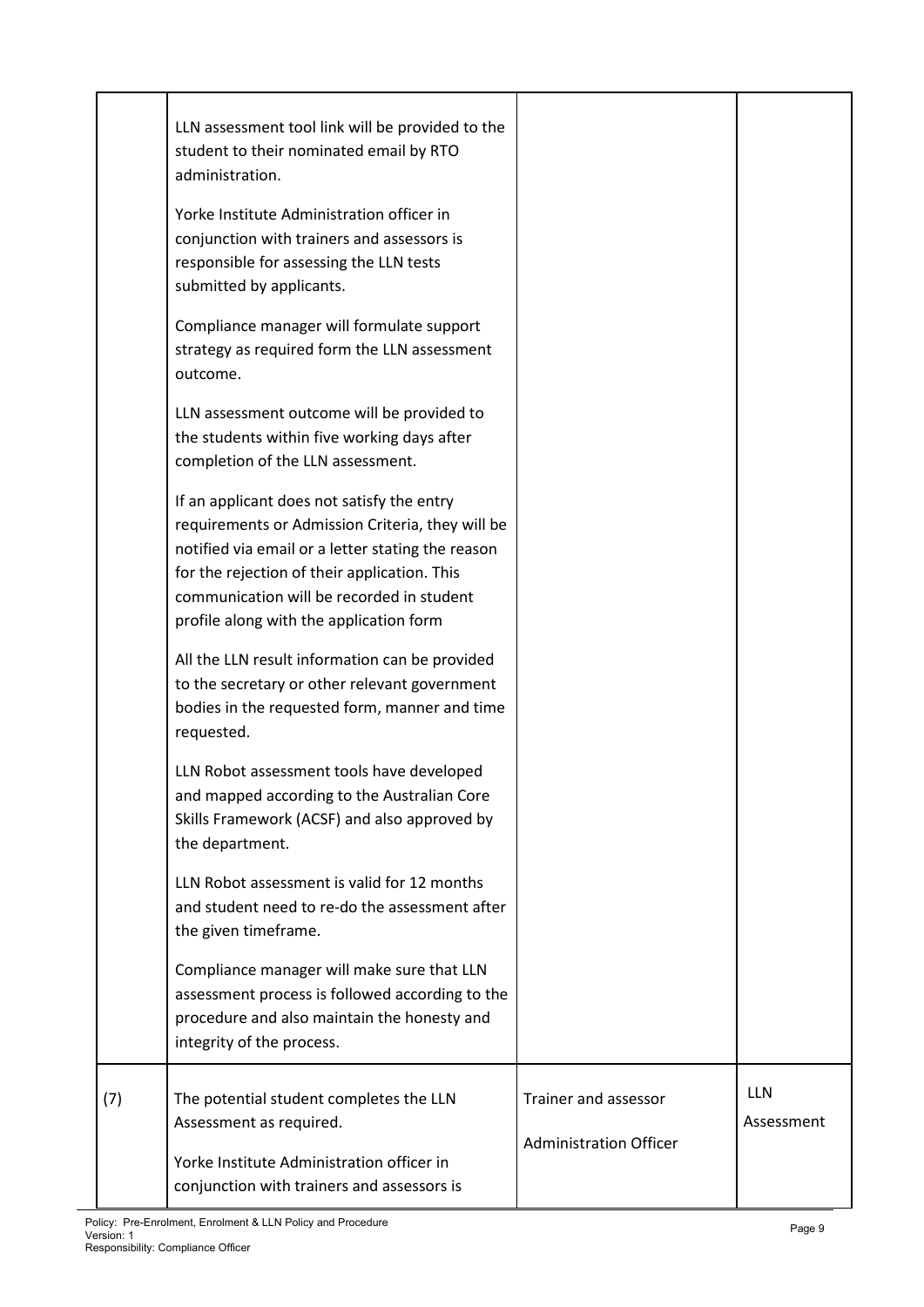|      | responsible for assessing the LLN tests<br>submitted by applicants.<br>Compliance manager will formulate support<br>strategy as required form the LLN assessment<br>outcome.                                                                                                                                                                                                                                                | Compliance manager                                                                                                |                                   |
|------|-----------------------------------------------------------------------------------------------------------------------------------------------------------------------------------------------------------------------------------------------------------------------------------------------------------------------------------------------------------------------------------------------------------------------------|-------------------------------------------------------------------------------------------------------------------|-----------------------------------|
| (8)  | The Compliance Manager or an officer<br>appointed by the Compliance Manager / YORKE<br>INSTITUTE representative discusses with the<br>potential student, previous experience, and<br>qualifications relevant to the qualification they<br>wish to enrol in.<br>CT or RPL information is provided in the Student<br>Handbook, on the course flyer, and the website.<br>For details refer to Policy and Procedure:<br>RPL/CT. | Compliance Manager or an<br>officer appointed by the<br>Compliance Manager /<br>YORKE INSTITUTE<br>representative | RPL/CT Policy<br>and<br>Procedure |
| (9)  | If CT is applied for, the Compliance Manager or<br>an officer appointed by the Compliance<br>Manager / YORKE INSTITUTE representative<br>collects copies of any evidence. If not available<br>at the time, certified copies* of any certificates<br>will need to be sent to YORKE INSTITUTE office<br>and provided to the Training Department for<br>assessment.                                                            | Compliance Manager or an<br>officer appointed by the<br>Compliance Manager /<br>YORKE INSTITUTE<br>representative | <b>CT</b><br>Application<br>form  |
| (10) | If RPL is applied for, the Compliance Manager or   Compliance Manager or an<br>an officer appointed by the Compliance<br>Manager / YORKE INSTITUTE representative is<br>to refer to the Policy and Procedure: RPL/CT.                                                                                                                                                                                                       | officer appointed by the<br>Compliance Manager /<br>YORKE INSTITUTE<br>representative                             | <b>RPL</b><br>Application<br>form |
| (11) | Students complete the enrolment form and<br>provide ID's and relevant documents<br>Administration will provide support as required<br>and check the accuracy.                                                                                                                                                                                                                                                               | Student<br>Administration                                                                                         | Enrolment<br>form                 |
| (12) | Enrolment information will be entered in the<br>SMS and Moodle (LMS) information will be<br>provided to the students.                                                                                                                                                                                                                                                                                                       | Administration and IT<br>department                                                                               |                                   |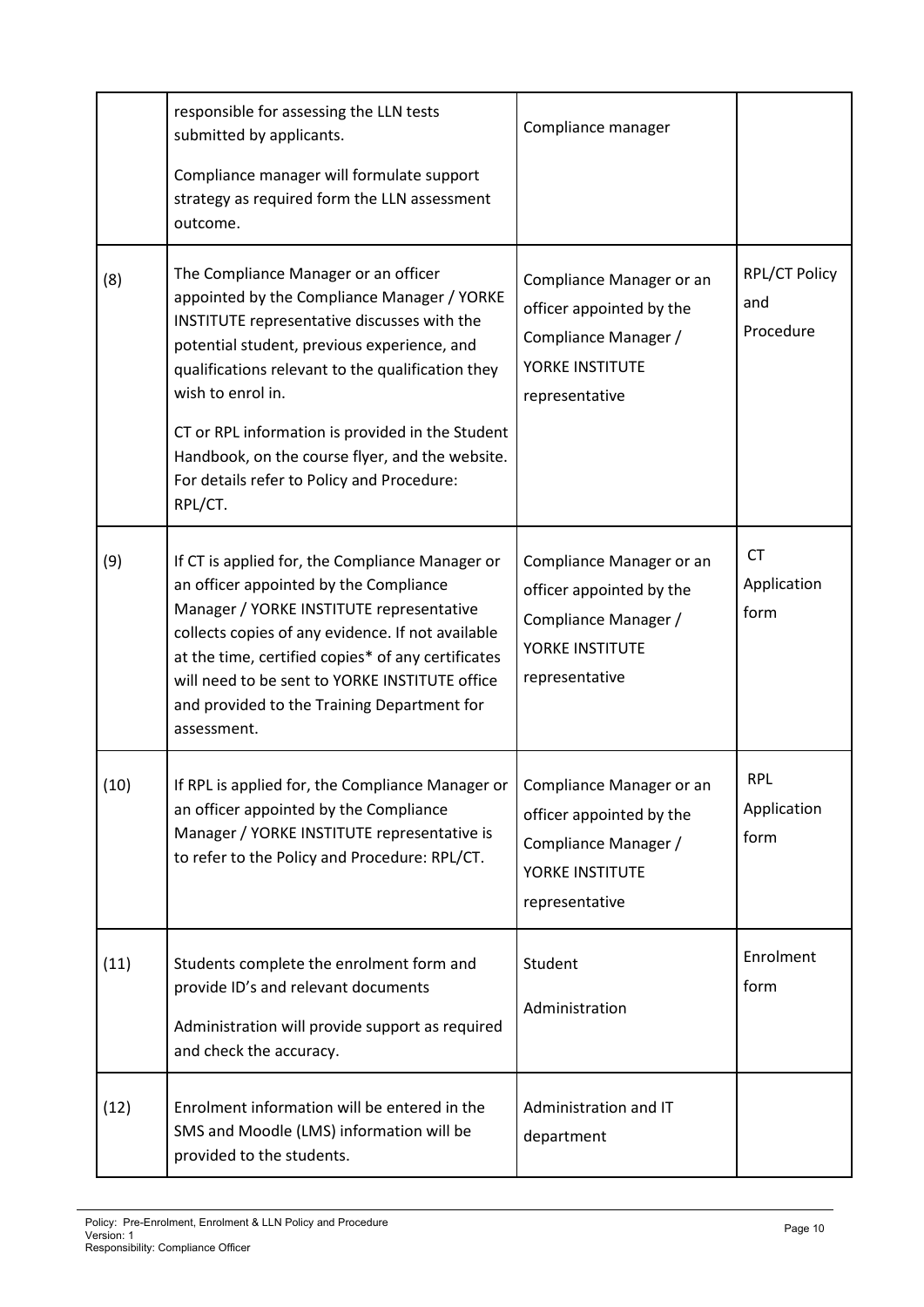| (13) | Training plan and other enrolment document | Student        |  |
|------|--------------------------------------------|----------------|--|
|      | will be generated from SMS and provide to  |                |  |
|      | trainer and students for course            | Administration |  |
|      | commencement.                              |                |  |
|      |                                            | Trainer        |  |
|      |                                            |                |  |

#### **Continuous Improvement**

A summary of all pre-enrolment and enrolment related matters and concerns will be presented as a part of the Continuous Improvement Policy and Procedure at the Management Meeting for review. The purpose of this is to ensure management are up-to-date and aware of:

- Any general adverse trend that needs correcting
- Common threads relating to compliance and quality assurance.
- Repeat issues

#### **Confidentiality and Privacy Statement**

For more information, please refer to our Privacy and Confidentiality Policy.

#### **Publication**

This policy and once approved, will be available to all students and staff by accessing YORKE INSTITUTE Intranet or on request. This policy will also be available through YORKE INSTITUTE's website as well.

This policy and procedure will form part of the information distributed and communicated during staff orientation.

#### **Review processes**

This policy and procedure will be reviewed annually by the Compliance Manager.

#### **Other related policies and procedures**

| Related policies                           | Marketing Policy and Procedure             |
|--------------------------------------------|--------------------------------------------|
|                                            | Marketing Information Policy and Procedure |
|                                            | <b>Enrolment Policy and Procedure</b>      |
|                                            | <b>Complaints and Appeals Policy</b>       |
| Forms or other organisational<br>documents |                                            |
| Documents related to this policy           | <b>Student Handbook</b>                    |